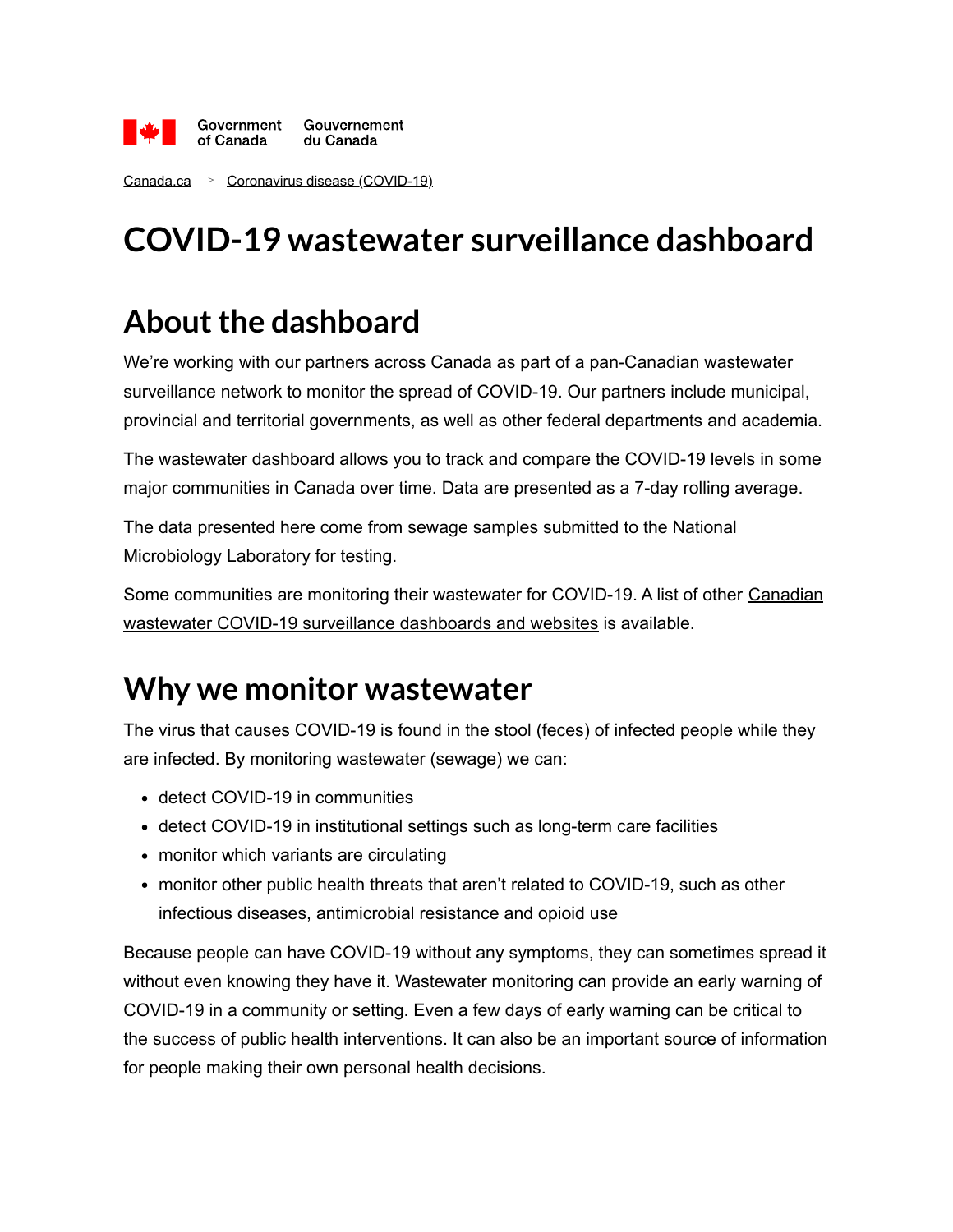## **Acknowledgements**

We thank participating municipalities for submitting wastewater samples and associated data. We also thank federal, provincial and territorial public health professionals for valued input on the development of this program, as well as the many scientists supporting wastewater surveillance networks nationally.

#### **Canadian Wastewater Survey (CWS)**

We've been working with Statistics Canada on the Canadian Wastewater Survey (CWS) since March 2020 to conduct wastewater surveillance in Halifax, Montréal, Toronto, Edmonton, and Vancouver.

For more information on the CWS please refer to:

- [Canadian Wastewater](https://www.statcan.gc.ca/eng/survey/business/5280) Survey (CWS)
- [Canadian Wastewater](https://www23.statcan.gc.ca/imdb/p2SV.pl?Function=getSurvey&SDDS=5280) Survey (detailed)

#### **Cities of Charlottetown and Summerside, Prince Saskatchewan Edward Island**

We work with the cities of Charlottetown and Summerside and the Government of Prince Edward Island to conduct wastewater surveillance at 2 wastewater treatment plants.

#### **City of St. Johns, Newfoundland and Labrador**

We work with the Government of Newfoundland and Labrador to conduct COVID-19 wastewater surveillance in the city's wastewater treatment plant.

# **City of Regina,**

We work with the city of Regina, Saskatchewan Health Authority, University of Regina, and EPCOR Water Prairies to conduct COVID-19 wastewater surveillance in the city's wastewater treatment plant.

#### **City of Winnipeg, Manitoba**

We work with the city of Winnipeg and the province of Manitoba to conduct wastewater surveillance in the city's 3 wastewater treatment plants.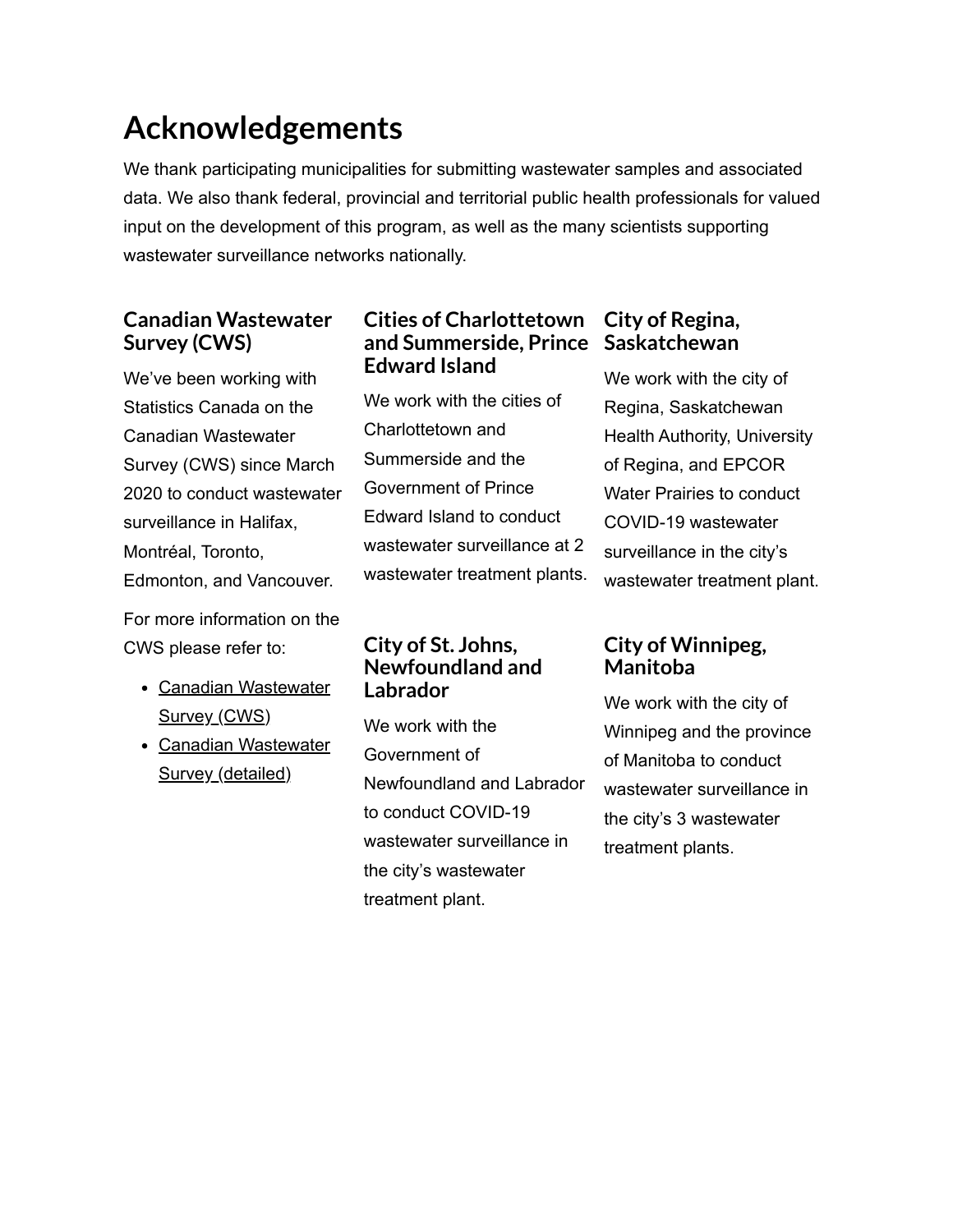### **Wastewater dashboard**

This dashboard provides trend data about the levels of COVID-19 in the wastewater (sewage) of different communities and settings across Canada. This can reflect the levels of COVID-19 in those communities. We update this information on Tuesdays and Fridays at 12:00 noon Eastern Time. In the event of a holiday, we update on the next business day. Data may lag slightly, due to the time it takes to transport and analyze the samples. This report was **last updated on July 4, 2022** with data up to and including June 27, 2022.

### **Key updates**



- An **increase** is a statistically significant increase in the wastewater signal.
- A **possible increase** is an increase in the wastewater signal that is not statistically significant.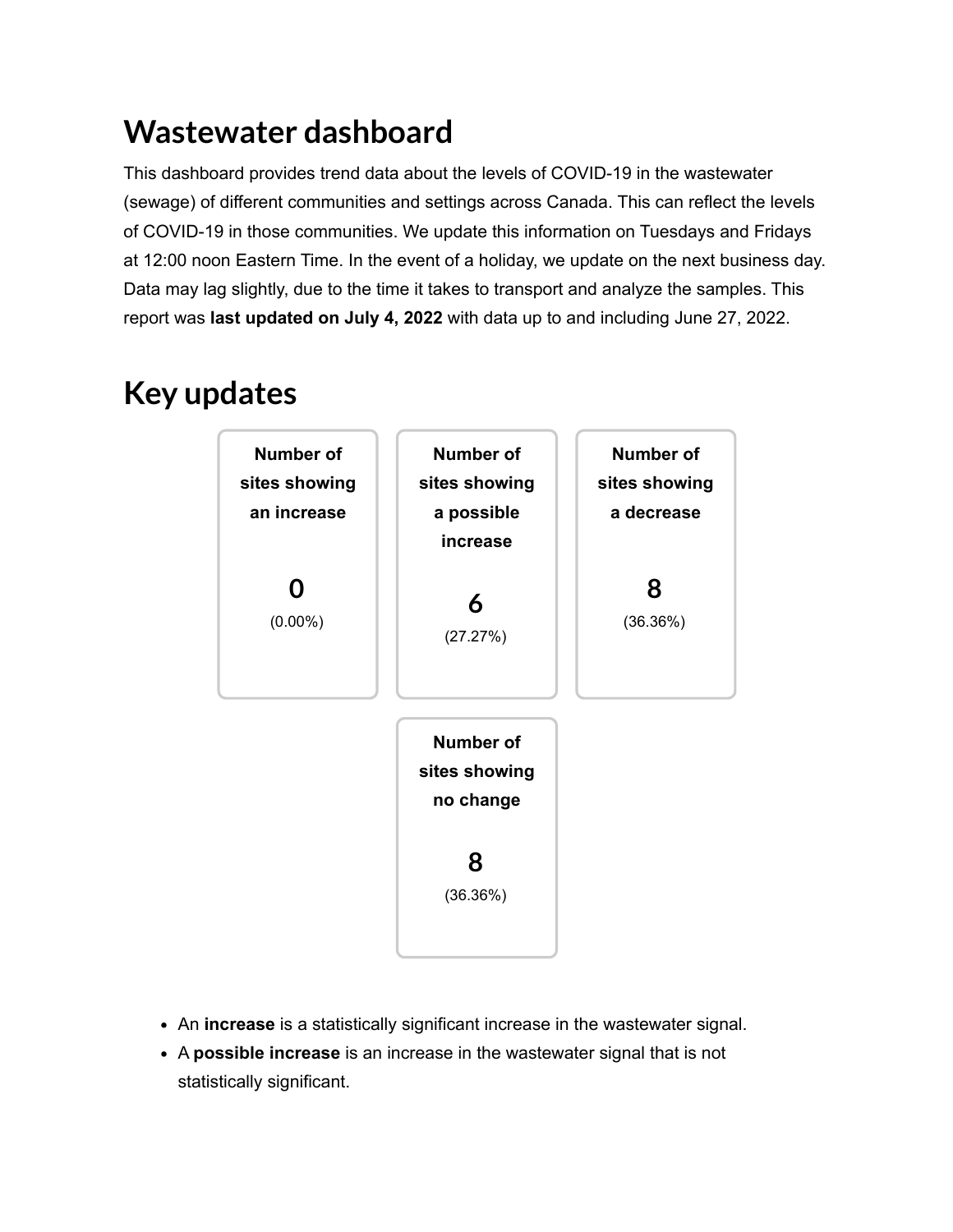- A **decrease** is a statistically significant decrease in the wastewater signal.
- **No change** is either a steady signal or insignificant decrease in the wastewater signal.

### **Interpreting wastewater data**

The wastewater dashboard shows the concentration of COVID-19 in wastewater samples from different sites.

The solid green line shows the 7-day rolling average of the viral load for each site. We calculate the 7-day rolling average by averaging the viral loads from each day with the previous 6 days. A dotted green line that shows the daily viral load can be added by using the 'show daily values' button. Use caution when interpreting daily and short-term changes in viral load, as the wastewater signal can change from day to day. An ongoing increase or decrease in the viral load is more reliable for indicating trends.

If the wastewater signals are high or increasing, this may indicate a high level of COVID in your community. It's important to pay attention to public health alerts and to follow public [health advice. Consider the risks and make informed decisions about individual public](https://www.canada.ca/en/public-health/services/diseases/2019-novel-coronavirus-infection/prevention-risks.html) health measures. Even if they're no longer required in your community or setting, individual public health measures can help reduce the spread of COVID-19.

**Figure 1. Trend graph of 7-day rolling average of COVID-19 viral load in wastewater, as of June 27, 2022**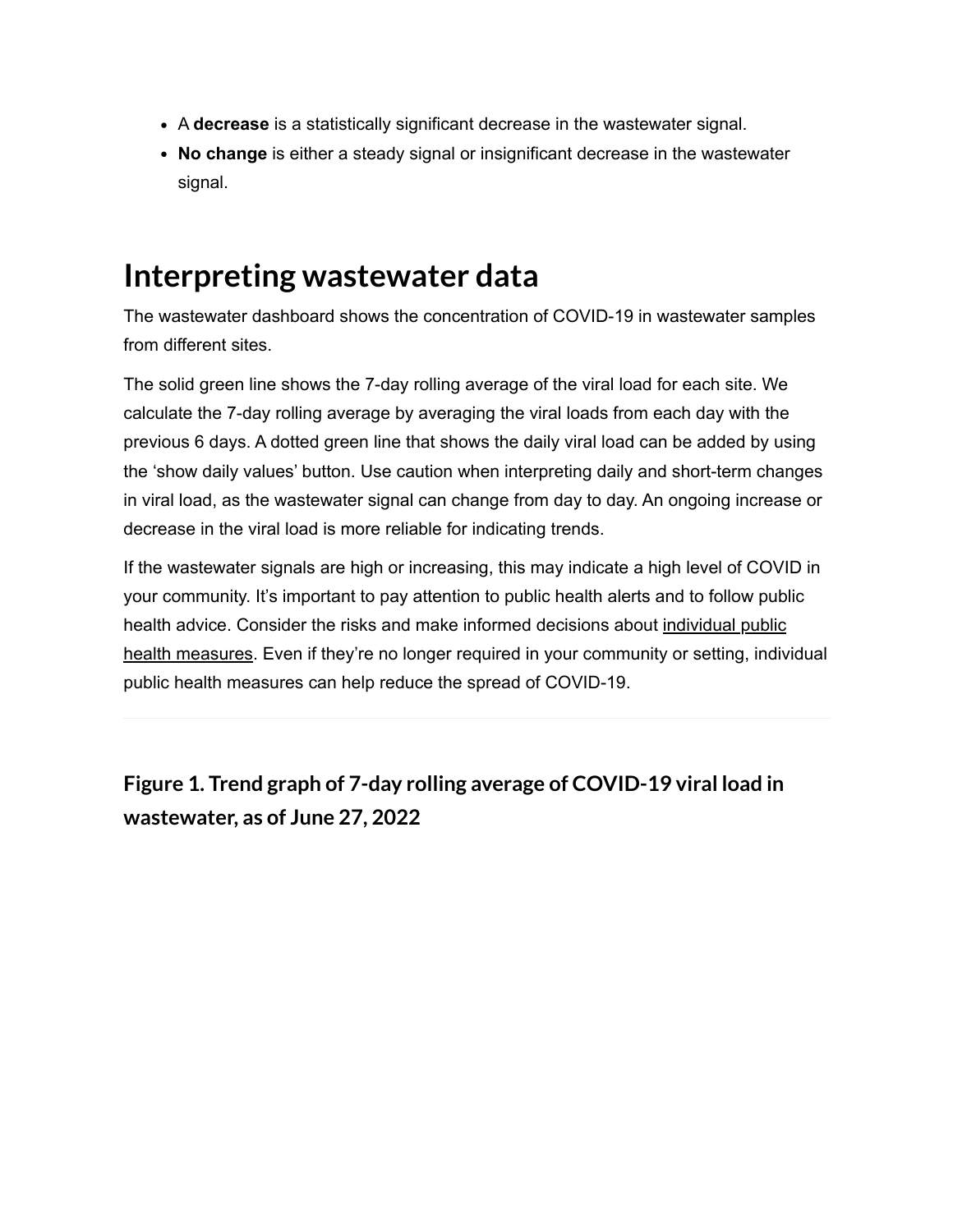#### **Charlottetown**

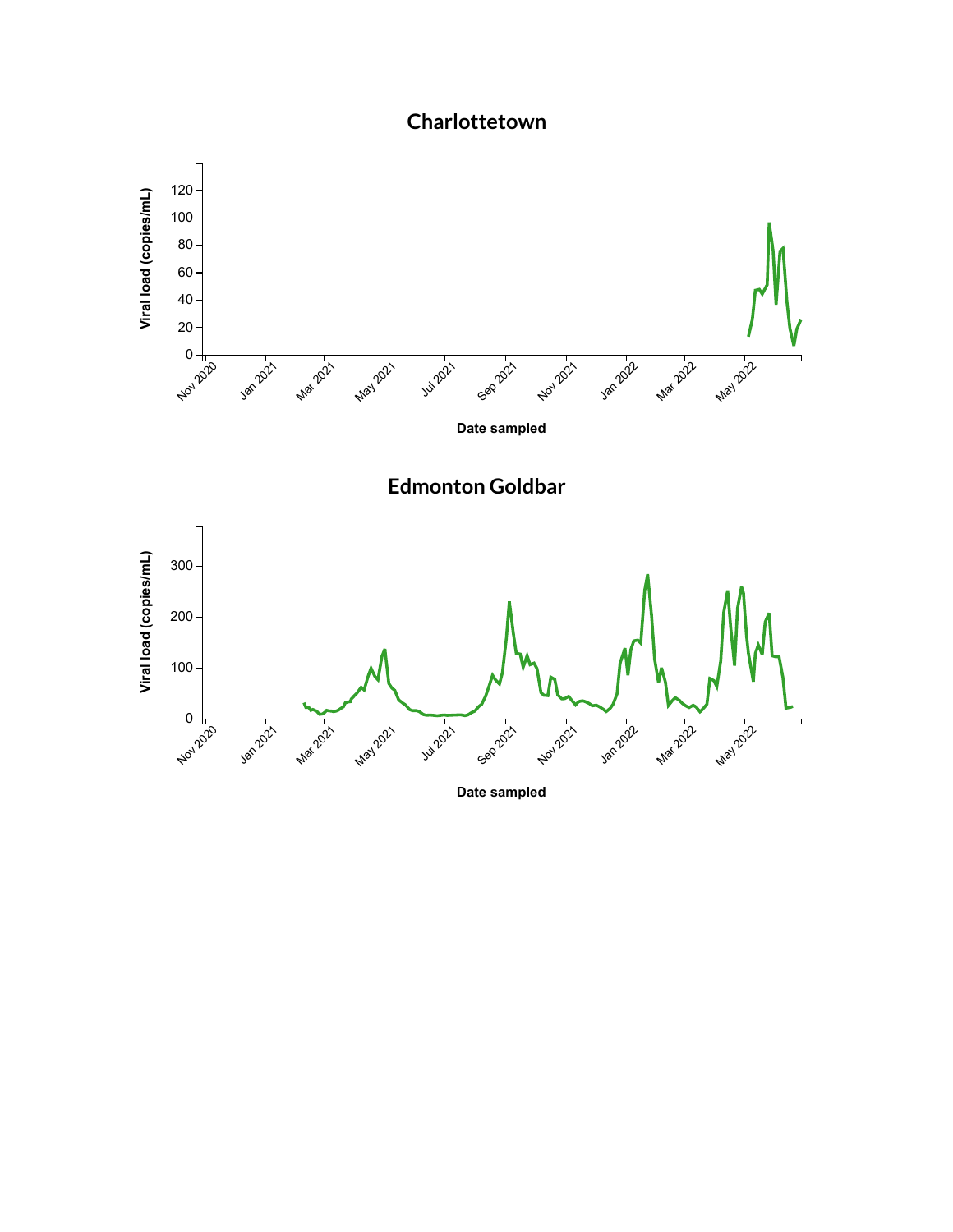





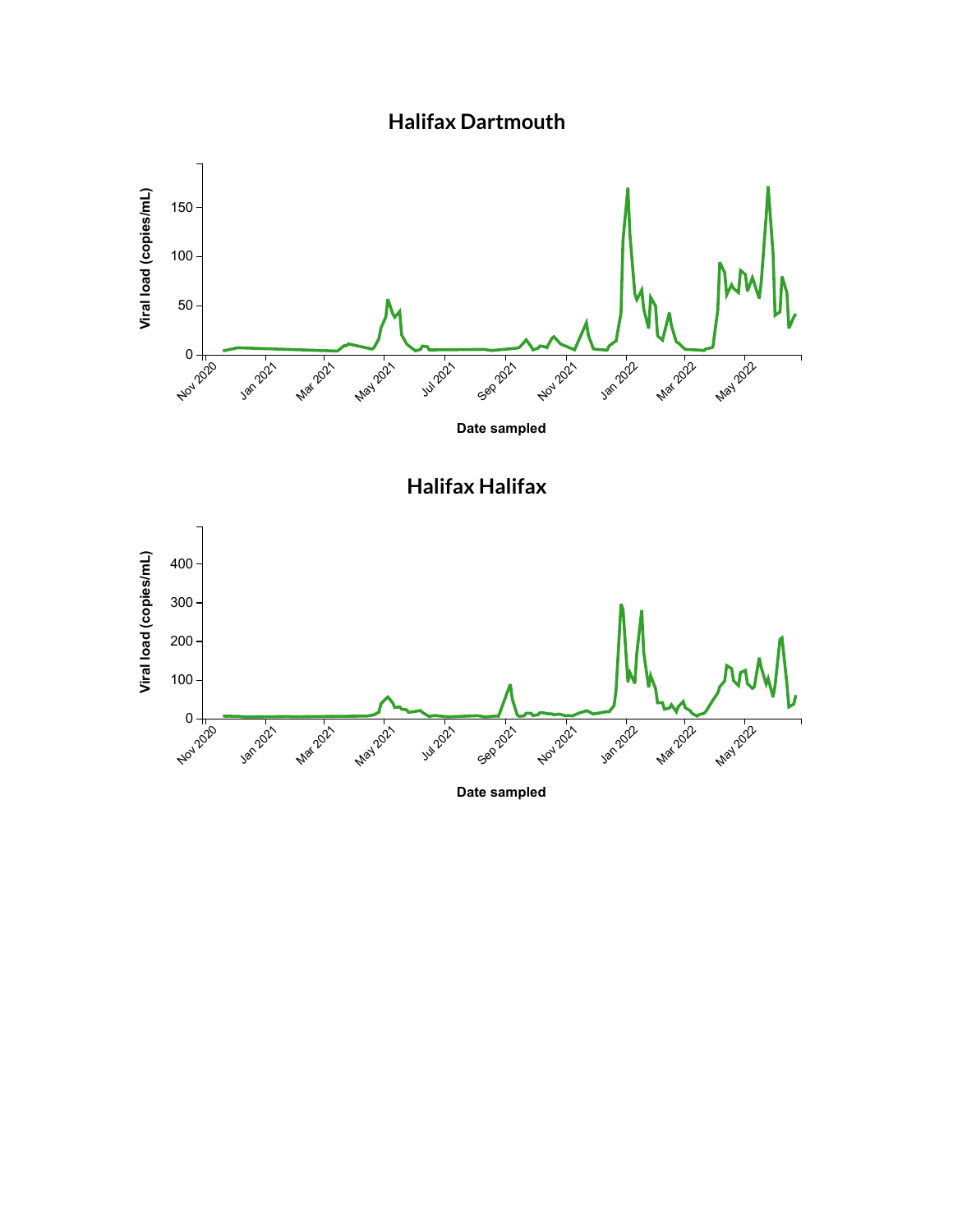

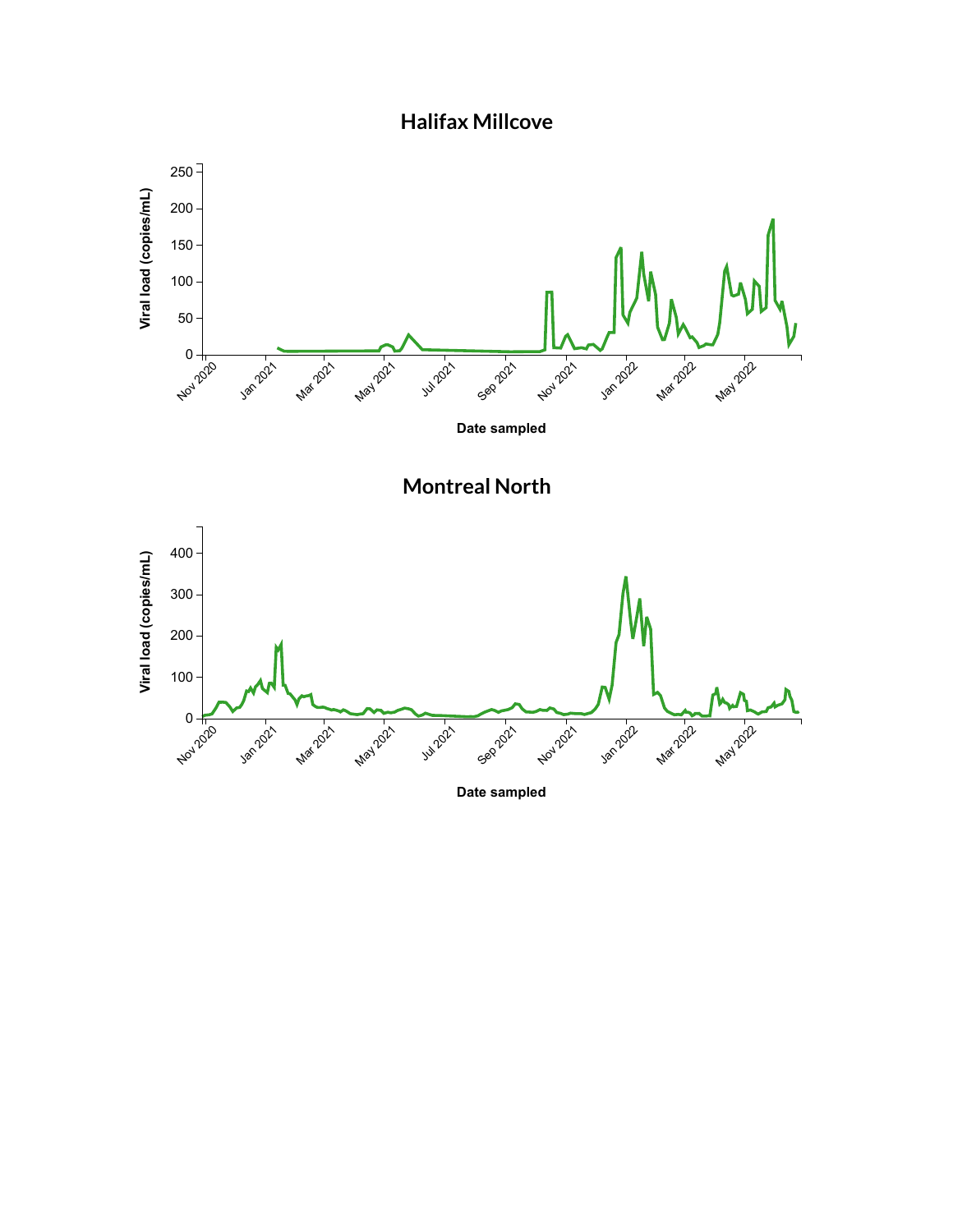







**Date sampled**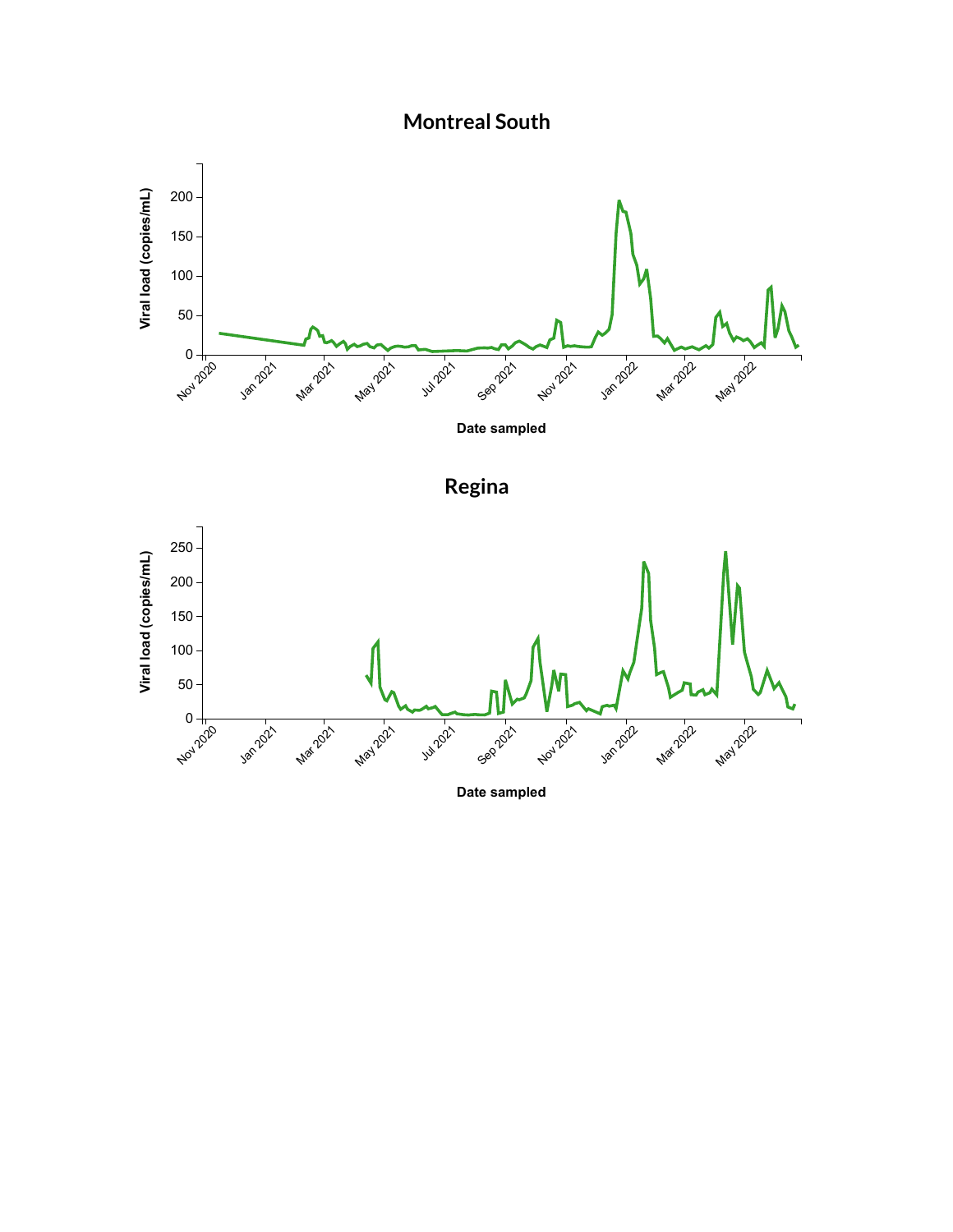

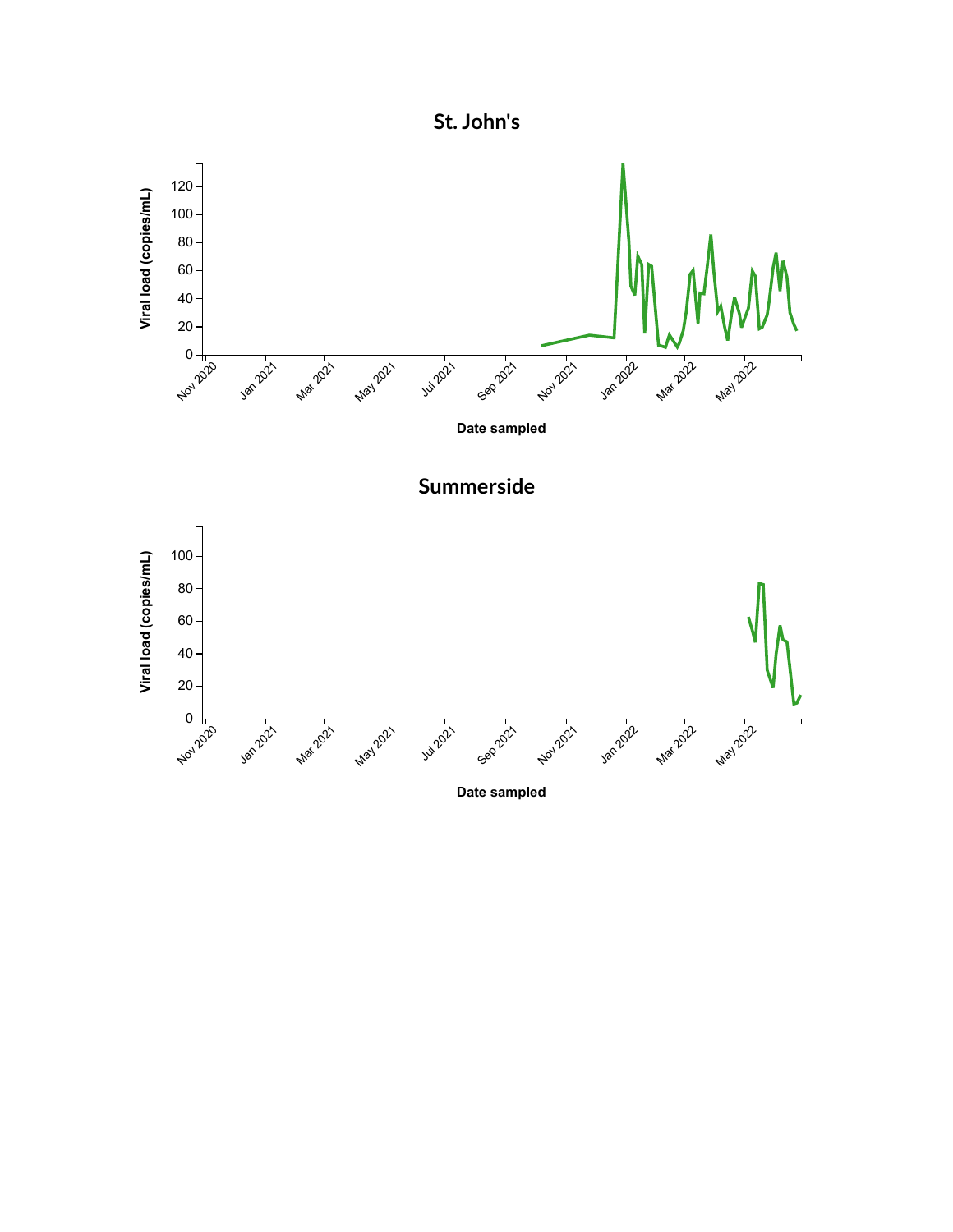





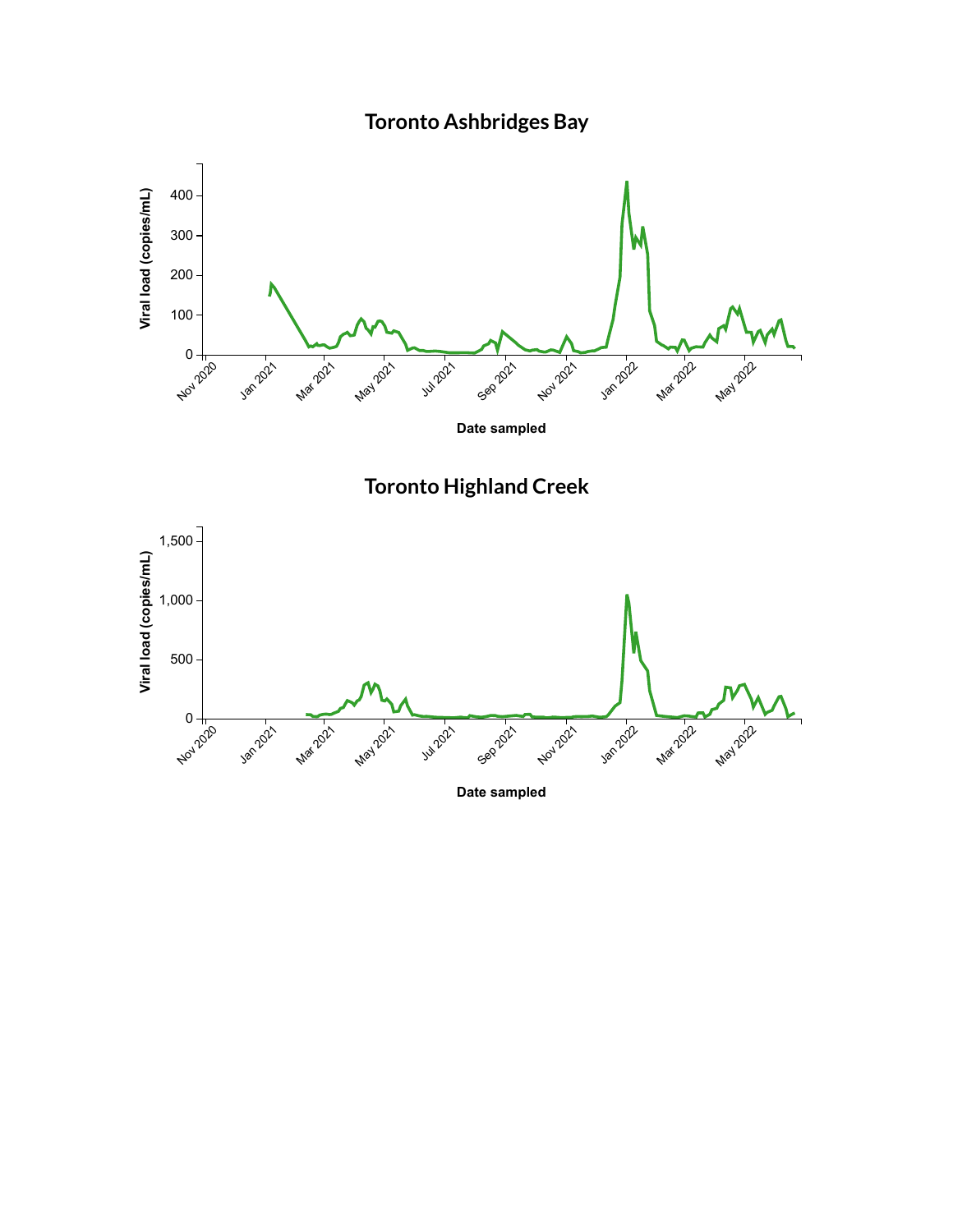**Toronto Humber**





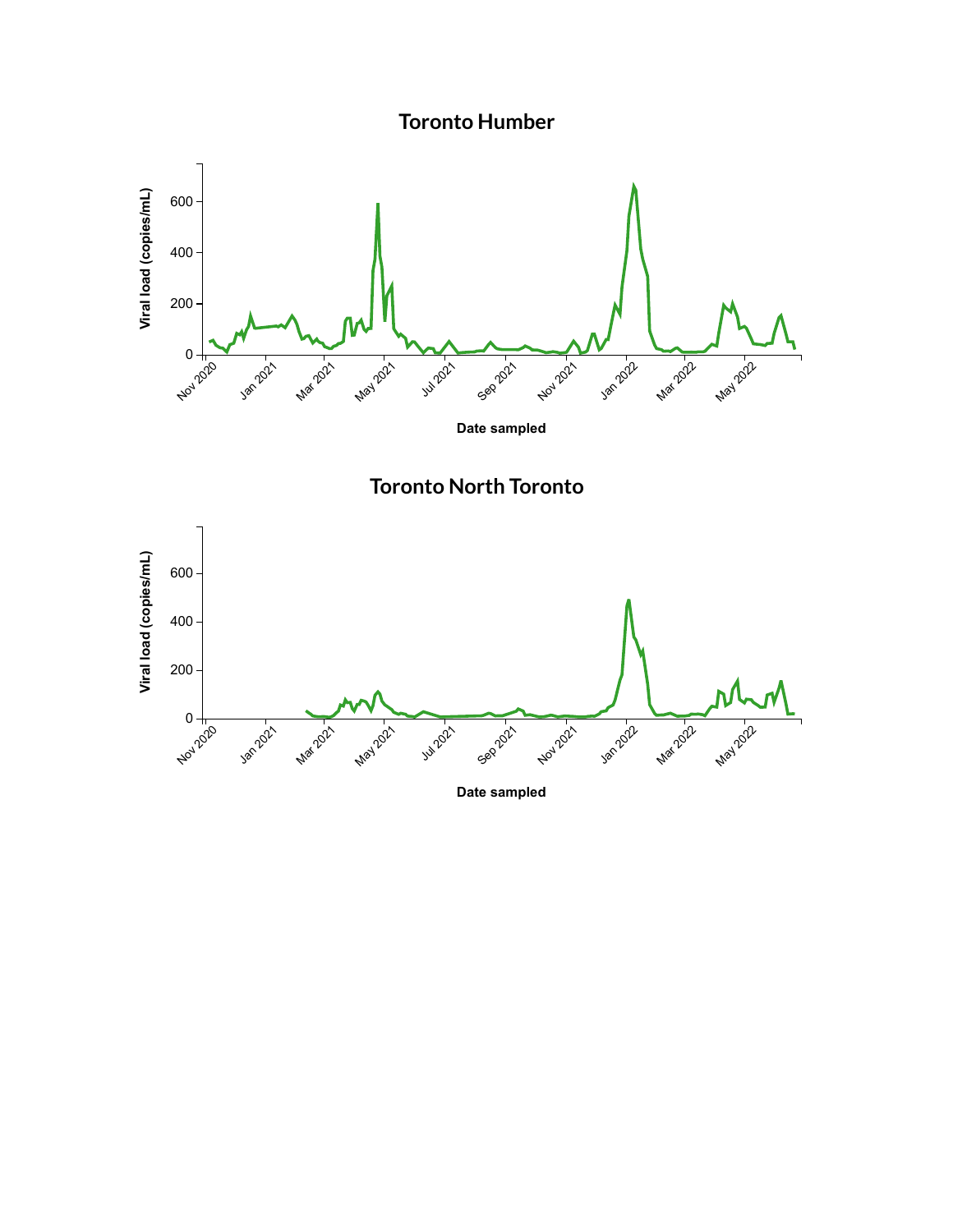







**Date sampled**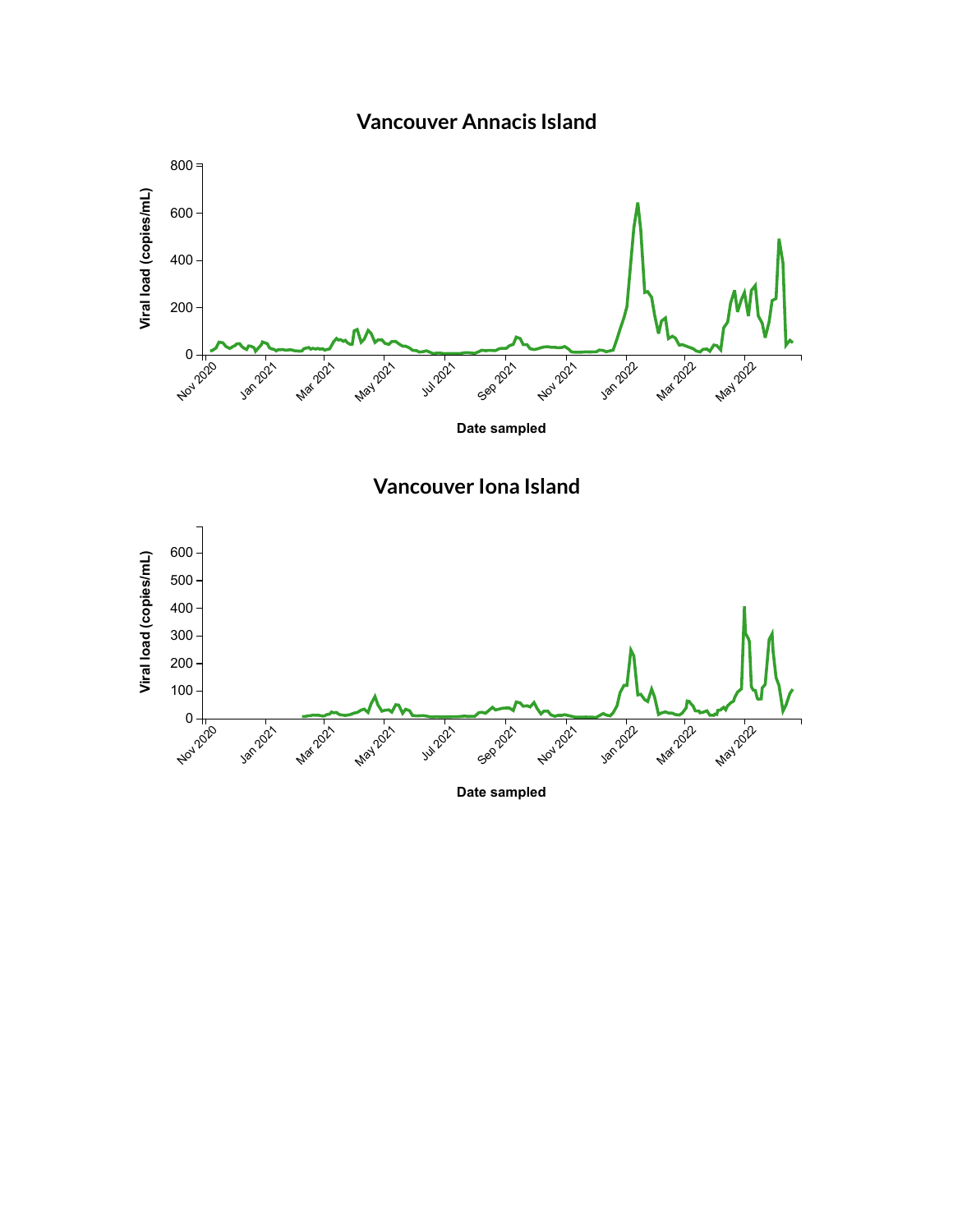





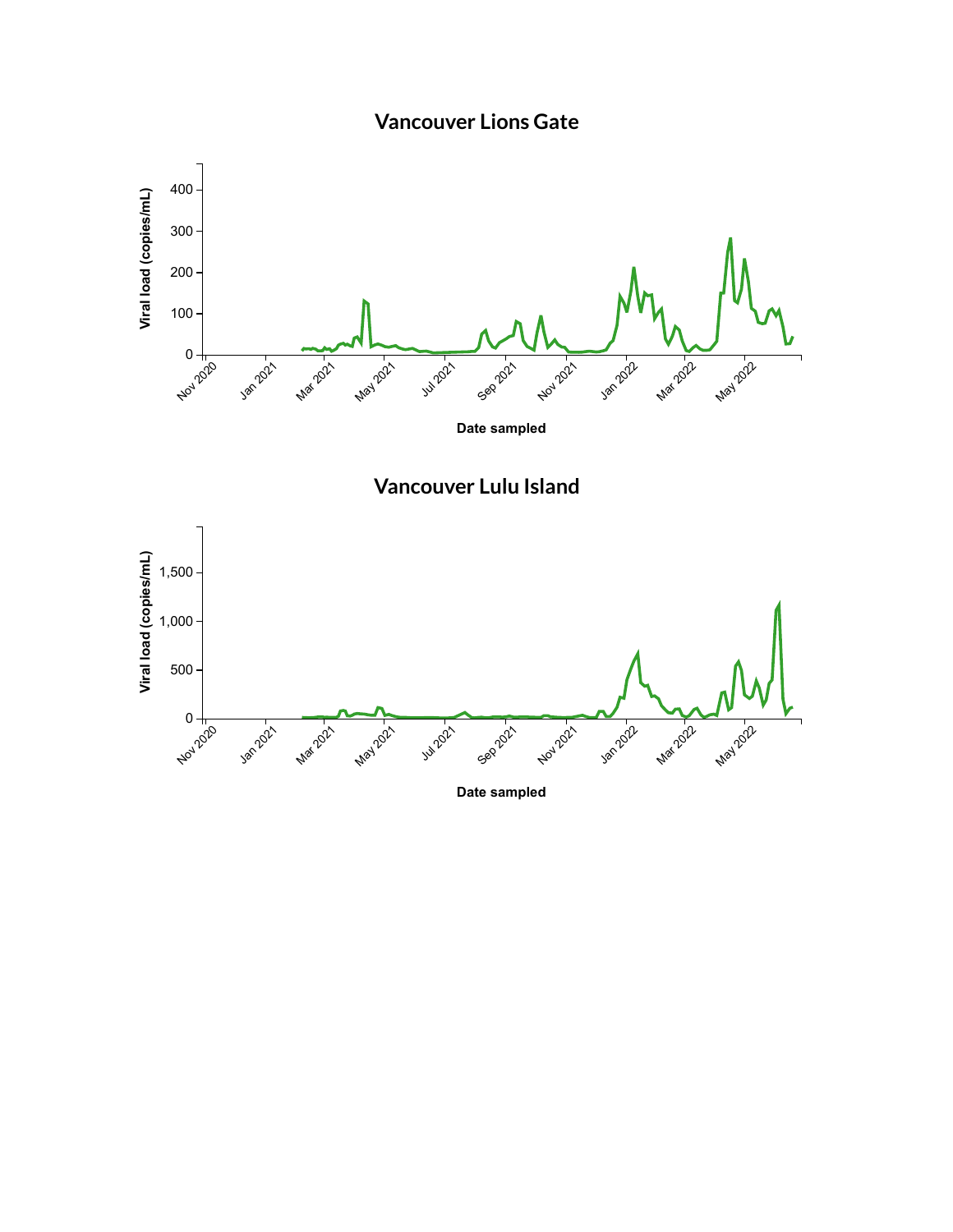

#### **Vancouver Northwest Langley**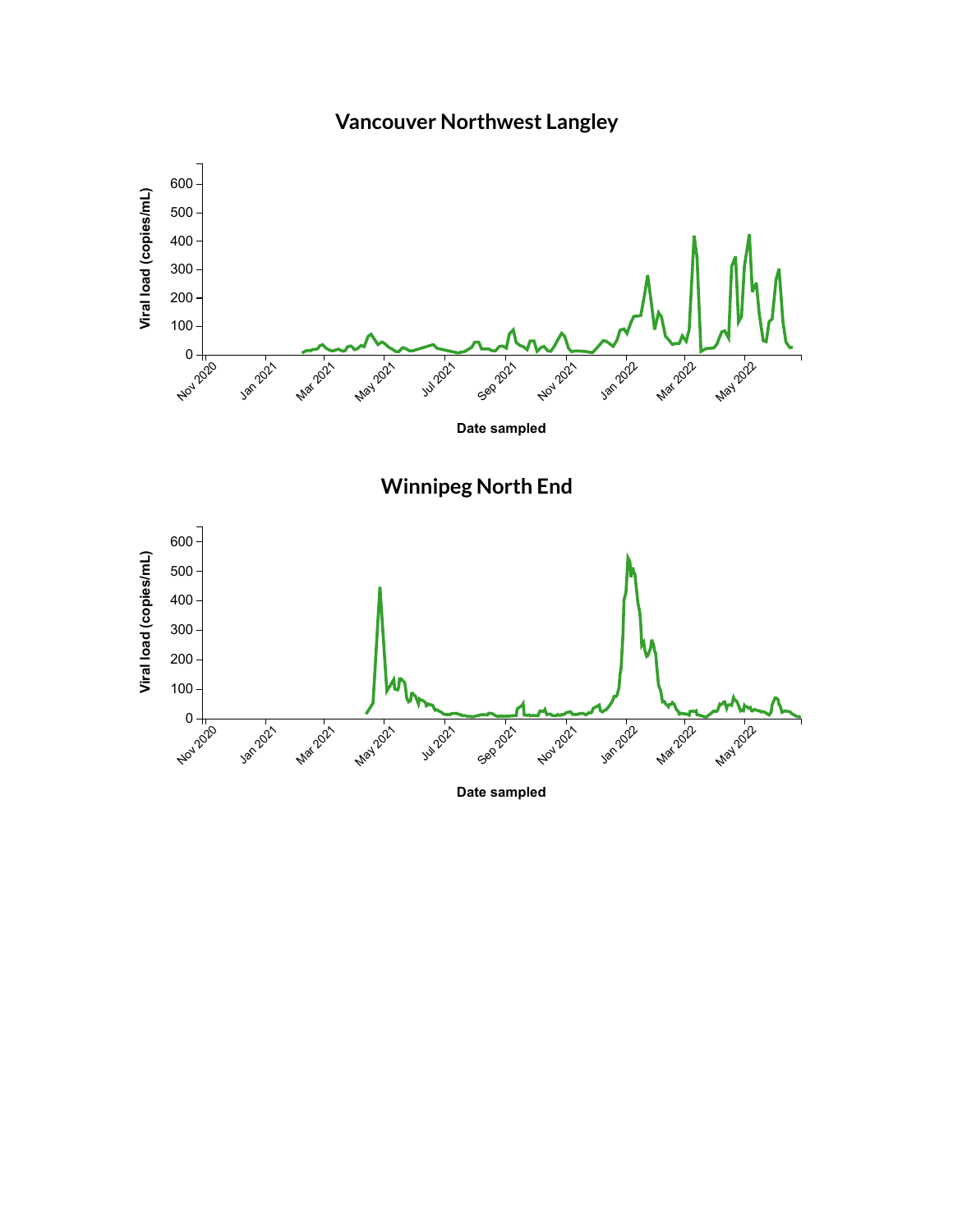



#### **7-day rolling average of COVID-19 viral load in wastewater, as of June 27, 2022**

| Search:           |                                  | Showing 1 to 10 of 3,151 entries Show   10 $\rightarrow$   entries      |
|-------------------|----------------------------------|-------------------------------------------------------------------------|
| <b>Date</b><br>╉∦ | Site $ \! \! \cdot \! \! \! \! $ | 7-day rolling average of COVID-19 viral load<br>(copies/mL) $  \cdot  $ |
| 2020-10-<br>29    | <b>Montreal North</b>            |                                                                         |
|                   |                                  |                                                                         |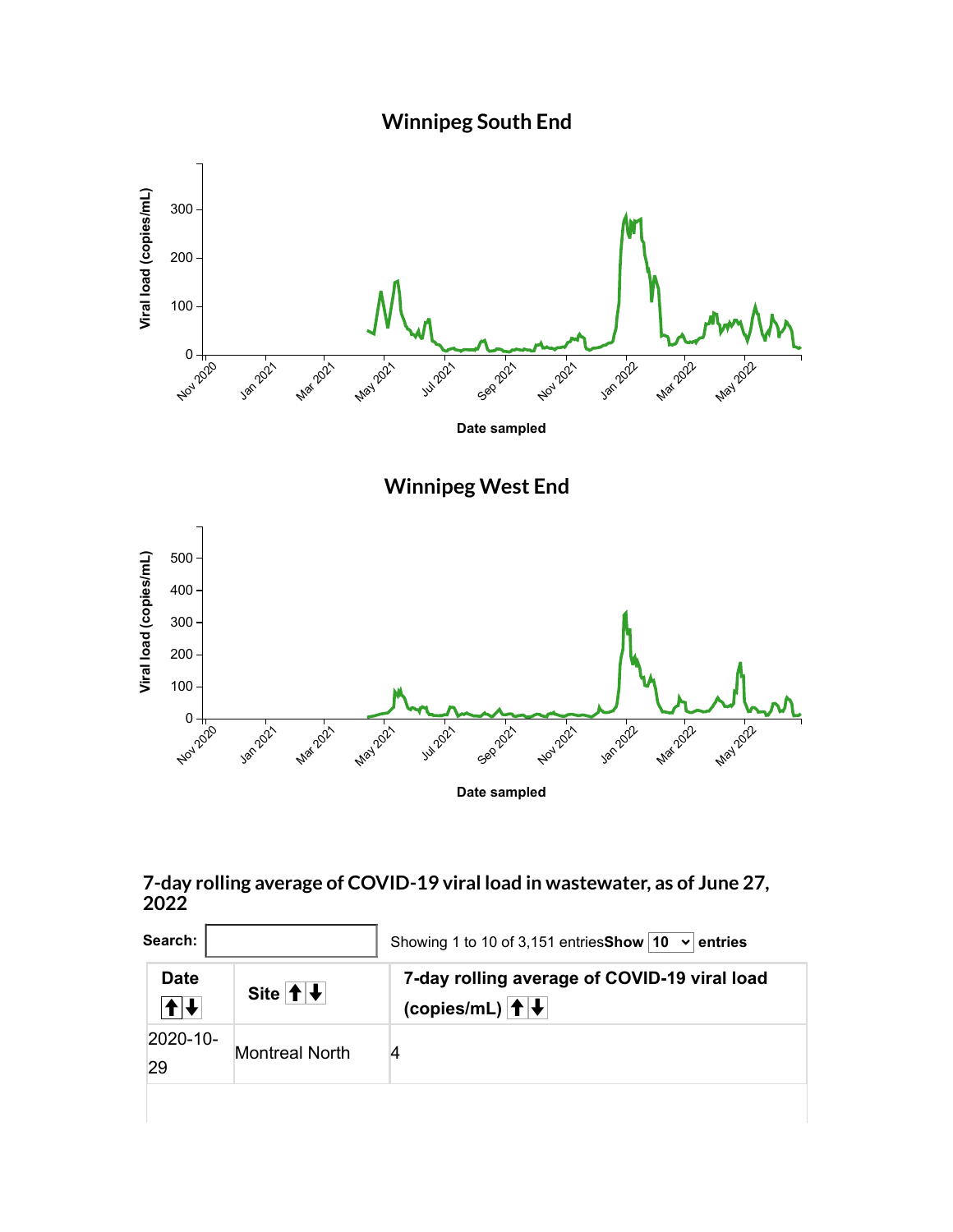| <b>Date</b><br>$ \mathbf{t} $ | Site $ \uparrow $                  | 7-day rolling average of COVID-19 viral load<br>(copies/mL) $ \hspace{-1.5pt} $ $\hspace{-1.5pt}$ $ \hspace{-1.5pt} $ |
|-------------------------------|------------------------------------|-----------------------------------------------------------------------------------------------------------------------|
| 2020-11-<br>01                | <b>Montreal North</b>              | 8                                                                                                                     |
| 2020-11-<br>05                | <b>Montreal North</b>              | 9                                                                                                                     |
| 2020-11-<br>05                | <b>Toronto Humber</b>              | 49                                                                                                                    |
| 2020-11-<br>06                | <b>Vancouver Annacis</b><br>Island | 16                                                                                                                    |
| 2020-11-<br>08                | <b>Montreal North</b>              | 11                                                                                                                    |
| 2020-11-<br>08                | <b>Vancouver Annacis</b><br>Island | 16                                                                                                                    |
| 2020-11-<br>09                | <b>Toronto Humber</b>              | 56                                                                                                                    |
| 2020-11-<br>12                | <b>Montreal North</b>              | 25                                                                                                                    |
| 2020-11-<br>12                | <b>Toronto Humber</b>              | 36                                                                                                                    |
|                               | $\overline{2}$<br>1                | 3<br>5<br>316<br>4<br>Next $\rightarrow$                                                                              |

### **Canadian wastewater COVID-19 surveillance dashboards and websites**

These dashboards and websites are led by provincial, territorial and academic partners across Canada.

For corrections or additions, please contact: [nmlwastewater@phac-aspc.gc.ca](mailto:%20nmlwastewater@phac-aspc.gc.ca).

| Filter items                                                                                                               | Showing 1 to 10 of 25 entries Show $\boxed{10 \rightarrow$ entries |
|----------------------------------------------------------------------------------------------------------------------------|--------------------------------------------------------------------|
| Region $ \hspace{-.02in} \hspace{-.02in} \hspace{-.02in}+\hspace{-.02in} \hspace{-.02in} \hspace{-.02in}+\hspace{-.02in} $ | Link $ \! \! \cdot \! \! \! \! \! $                                |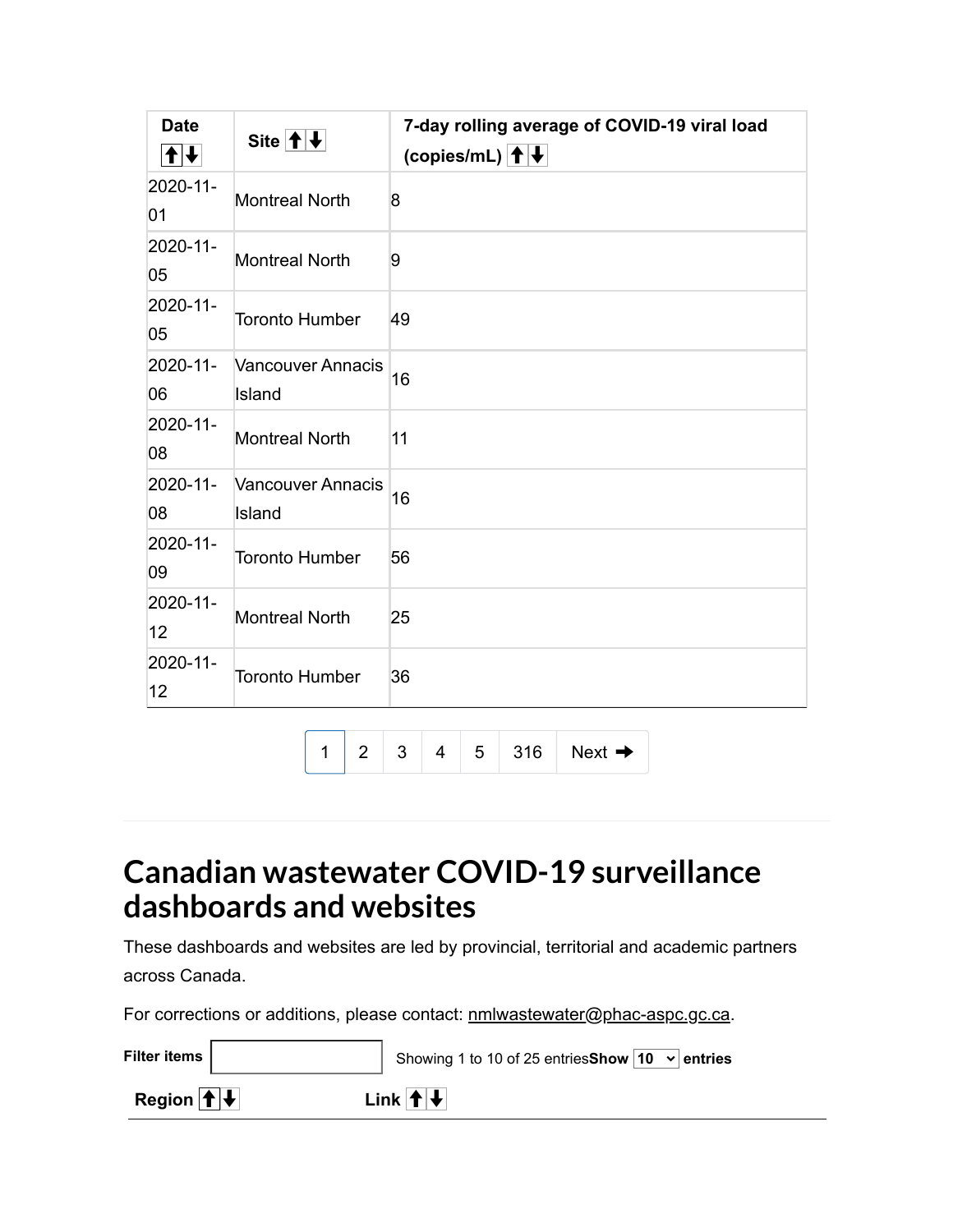| Region $ \hat{\mathbf{f}} $ $\downarrow$ | Link $ \! \! \cdot \! \! \! \! \! $                                |
|------------------------------------------|--------------------------------------------------------------------|
| Alberta                                  | <b>Centre for Health Informatics Dashboard</b>                     |
| <b>British Columbia</b>                  | Metro Vancouver COVID-19 Wastewater Dashboard                      |
| Newfoundland and<br>Labrador             | Newfoundland and Labrador Wastewater Surveillance<br><u>Report</u> |
| Northwest Territories                    | Northwest Territories COVID-19 Dashboard                           |
| Ontario                                  | <b>Ontario Science Table Dashboard</b>                             |
| Ontario                                  | <b>Brant County Health Unit Dashboard</b>                          |
| Ontario                                  | <b>City of Greater Sudbury Dashboard</b>                           |
| Ontario                                  | Durham Region COVID-19 Wastewater Surveillance                     |
| Ontario                                  | Eastern Ontario Health Unit Dashboard                              |
| Ontario                                  | <b>Halton Region Dashboard</b>                                     |

 $1 \mid 2 \mid 3 \mid$  $1 \mid 2 \mid 3 \mid$  $1 \mid 2 \mid 3 \mid$  $1 \mid 2 \mid 3 \mid$  $1 \mid 2 \mid 3 \mid$  $1 \mid 2 \mid 3 \mid$  [Next](javascript:;)  $\rightarrow$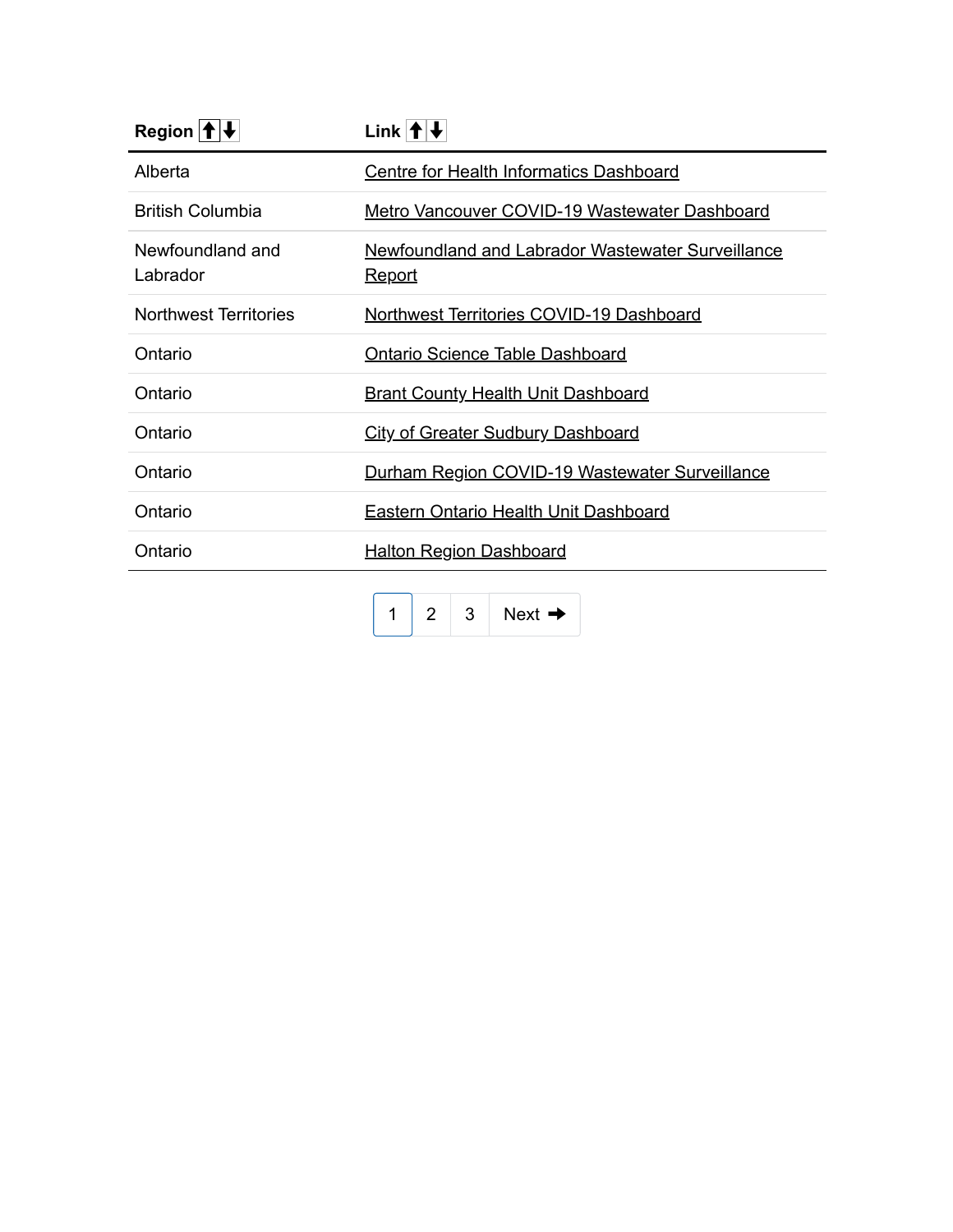# **Technical notes**

This page has information about how we conduct wastewater testing and the limitations of the data. It also includes definitions for some of the scientific terms used in this dashboard.

# **Methodology**

Scientists across the country provide wastewater surveillance data through their provincial and territorial networks.

Scientists are still learning about how to detect and measure COVID-19 in wastewater. While there are different ways of doing this, the scientific community, including the Public Health Agency of Canada, is working together to build a standard that will help everyone understand, compare and share data about COVID-19 in wastewater.

We've compared wastewater data with local data and found that the trends are consistent. Differences in the strength of the wastewater signals are mostly due to differences in processing methods.

We present COVID-19 viral load as a 7-day rolling average because high levels on a single day don't show the broader trend. Our approach helps us to understand the overall trends while giving you better information to make your own health decisions.

We present data for all sites, including where an areas is serviced by multiple wastewater treatment plants.

# **Limitations**

While wastewater surveillance offers many advantages, it does have some limitations.

The wastewater signal can be hidden by the composition of wastewater, which varies by community. For example, ground or surface water can make the COVID-19 wastewater signal stronger or weaker. This can be an issue during seasonal snow-melt and large rain events.

The wastewater signal can also be affected by:

- industrial flow into the sewage system
- sand and salt to roads in winter, and